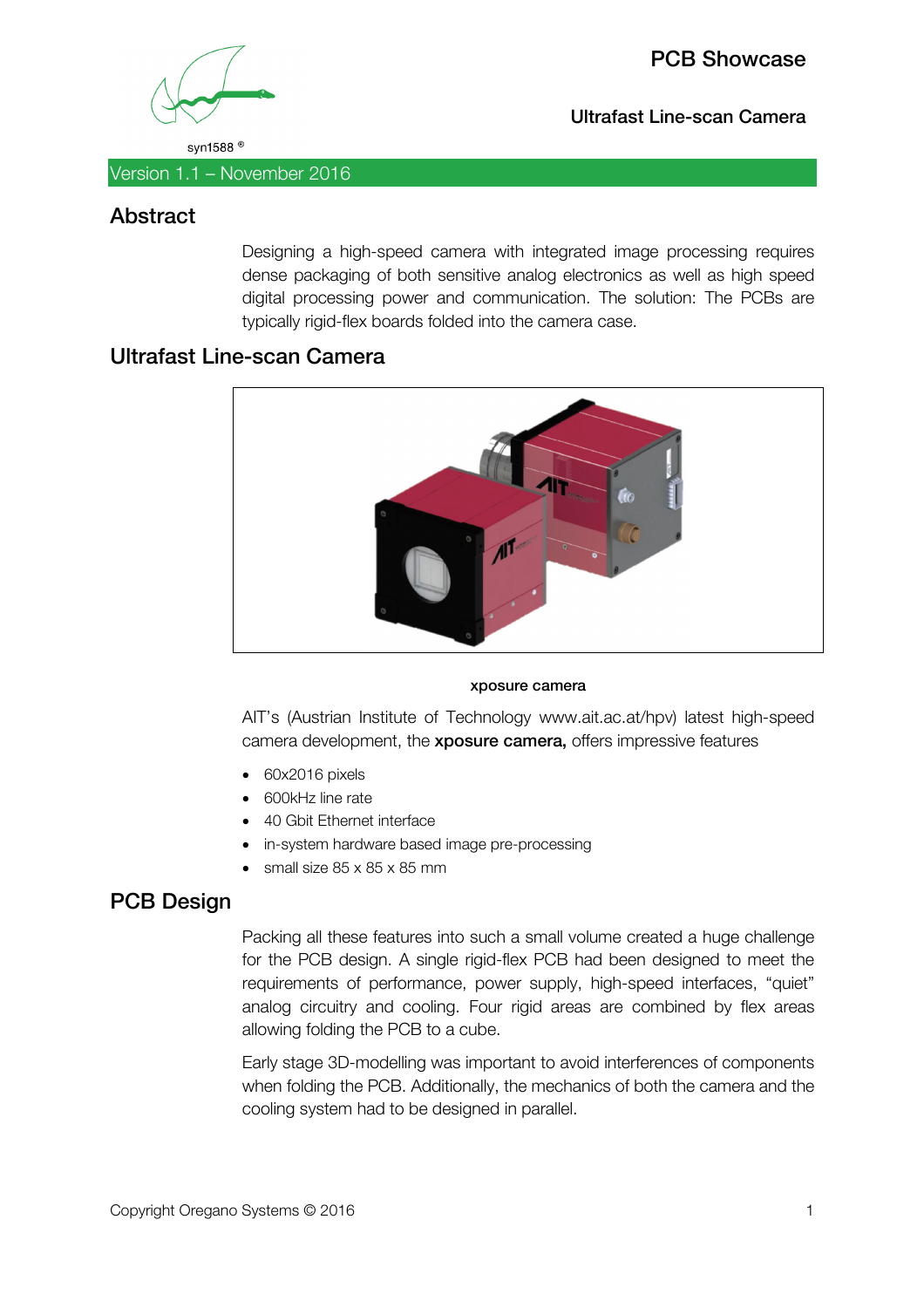#### Version 1.1 – November 2016



#### 3D model

The electrical design was challenging as well. E.g. the placement of 900 components on this dense board. Both high-speed 10 Gbit/s lines as well as complex power supply structures had to be fed across the flex sections of the PCB. The length matching task for the DDR3 interface was demanding due to the dense packaging and small dimensions. We had to ensure that the sensitive analog circuitry like reference voltages and currents for the image sensor are not influenced by the high-speed digital processing and communication.

### Technical Highlights

- 14 layer rigid-flex with symmetric stack up (4 layer polyimide flex, 10 layer rigid FR4)
- polyimide flex layer with no air gap between the layers
- overall board size: 171 mm x 121 mm
- Total components: 900
- Total holes: 3555, Min Hole size: laser drill 100µm, mechanical drill 200µm
- Blind vias (micro-via) between layer 1/2 and 13/14
- Buried vias: between layer 2/13
- Via in pad technology: Via plugging + plating over
- Impedance controlled: 90  $\Omega$  and 100  $\Omega$  differential pair; 45  $\Omega$  and 50  $\Omega$  single ended
- Back drilling of highspeed 10 Gbit vias
- 40 Gbit/s QSFP interface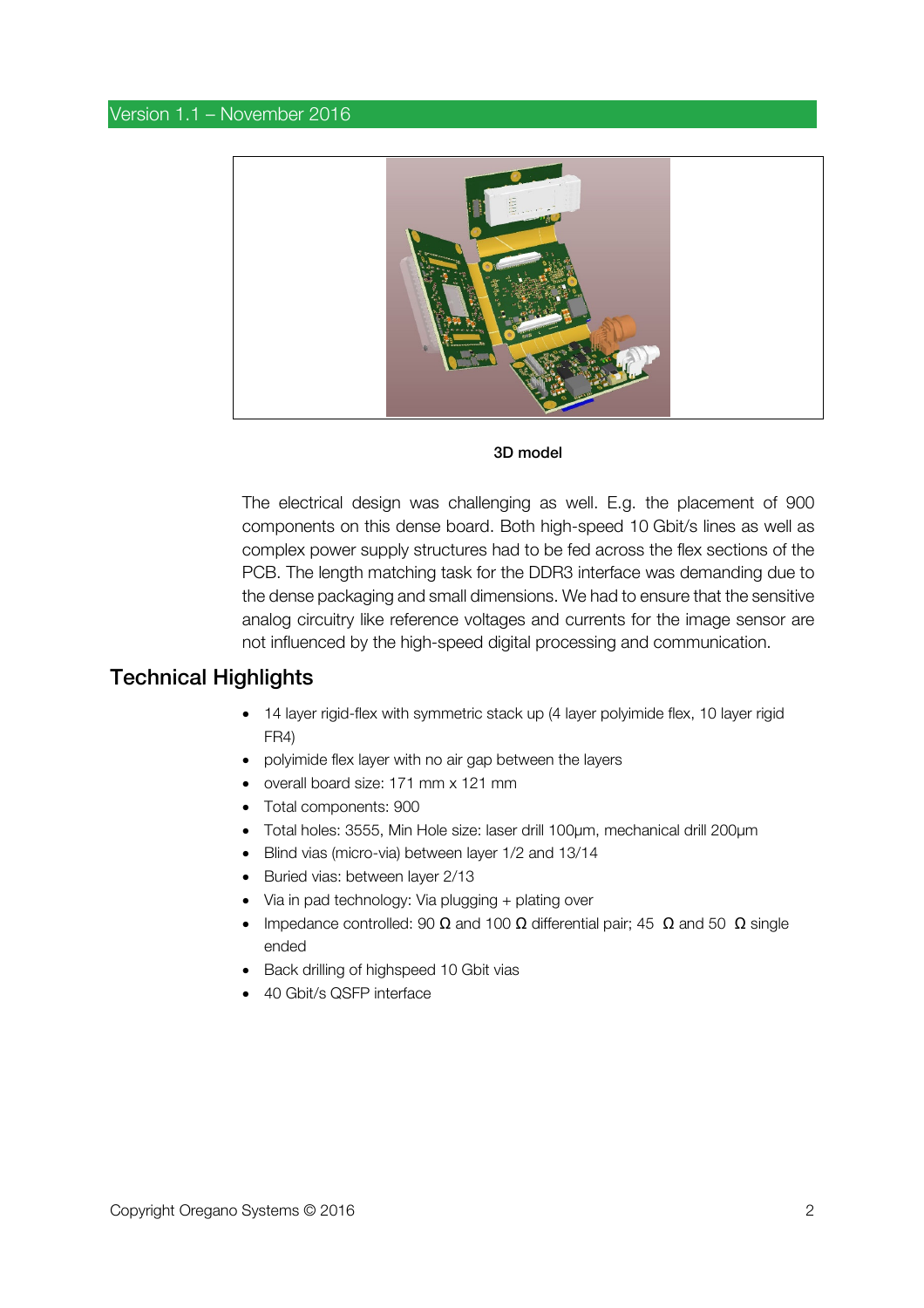#### Version 1.1 – November 2016

## More Challenges

Intel's latest high-end SoC FPGA Arria 10SX has been used allowing to implement a complex Linux based host system controlling the operation and communication of this high-speed line-scan camera. These SoC FPGA used on the PCB required a complex power distribution and power sequencing for both power-on as well as power-off.

A challenge of designing leading edge technology: we even had to use engineering samples of the FPGAs. This means dealing with incomplete documentation, changing specifications of the FPGA and working around the usual silicon bugs. The power supply needed to provide three times the power just for the engineering samples.

## Tools

Board level simulation has been used to verify the proper functions of all highspeed signals, the whole DDR3 interface, the clock distribution and selected, fast single ended signals. The overall engineering effort for the PCB design was approx. 24 person months. The design was done within 10 months. PCB design was done with Altium Designer while Mentor Graphics' HyperLynx has been used for the board level simulation.

Manufacturing of this PCB turned out to be complex, too. Only two PCB manufacturers were able to produce these PCBs at small volumes.

## **Results**



xposure camera - PCB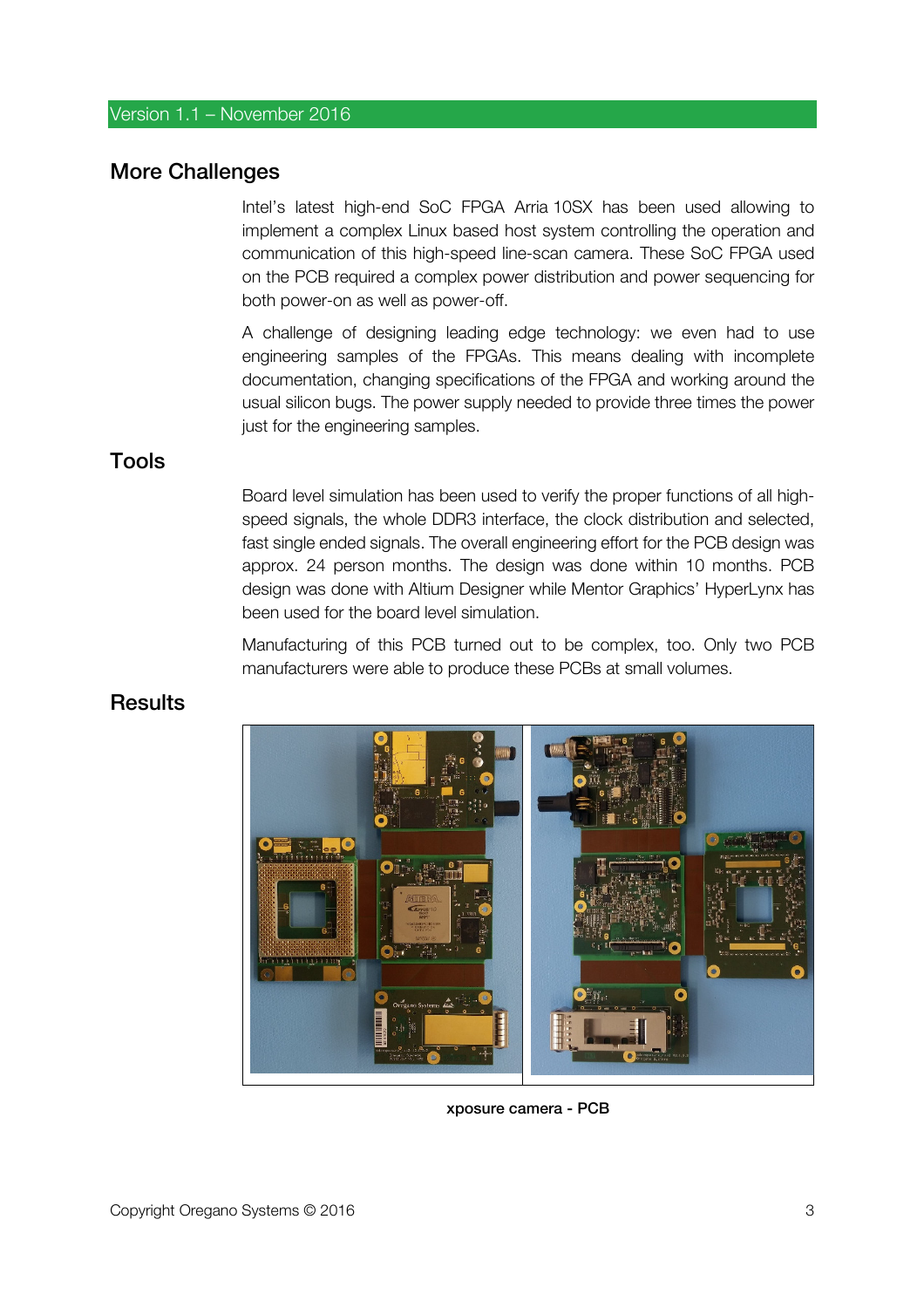All the effort was rewarded by a first-time right PCB design. All digital and analog electrical interfaces achieved their specified performance. AIT demonstrated the xposure line-scan camera at the VISION fair in Stuttgart/Germany this year.

## AIT Austrian Institute of Technology

The AIT Austrian Institute of Technology is Austria's largest research and technology organization. Among the European research institutes, AIT is a specialist in the key infrastructure issues of the future.

As an Ingenious Partner to industry and public institutions, AIT is already researching and developing the technologies, methods and tools of tomorrow ‑ paving the way for the innovations of the day after tomorrow.

More information: http://www.ait.ac.at/hpv



#### **Contact**

Michael Mürling Marketing and Communications T +43(0) 50550-4126 | F +43(0) 50550-4150 michael.muerling@ait.ac.at